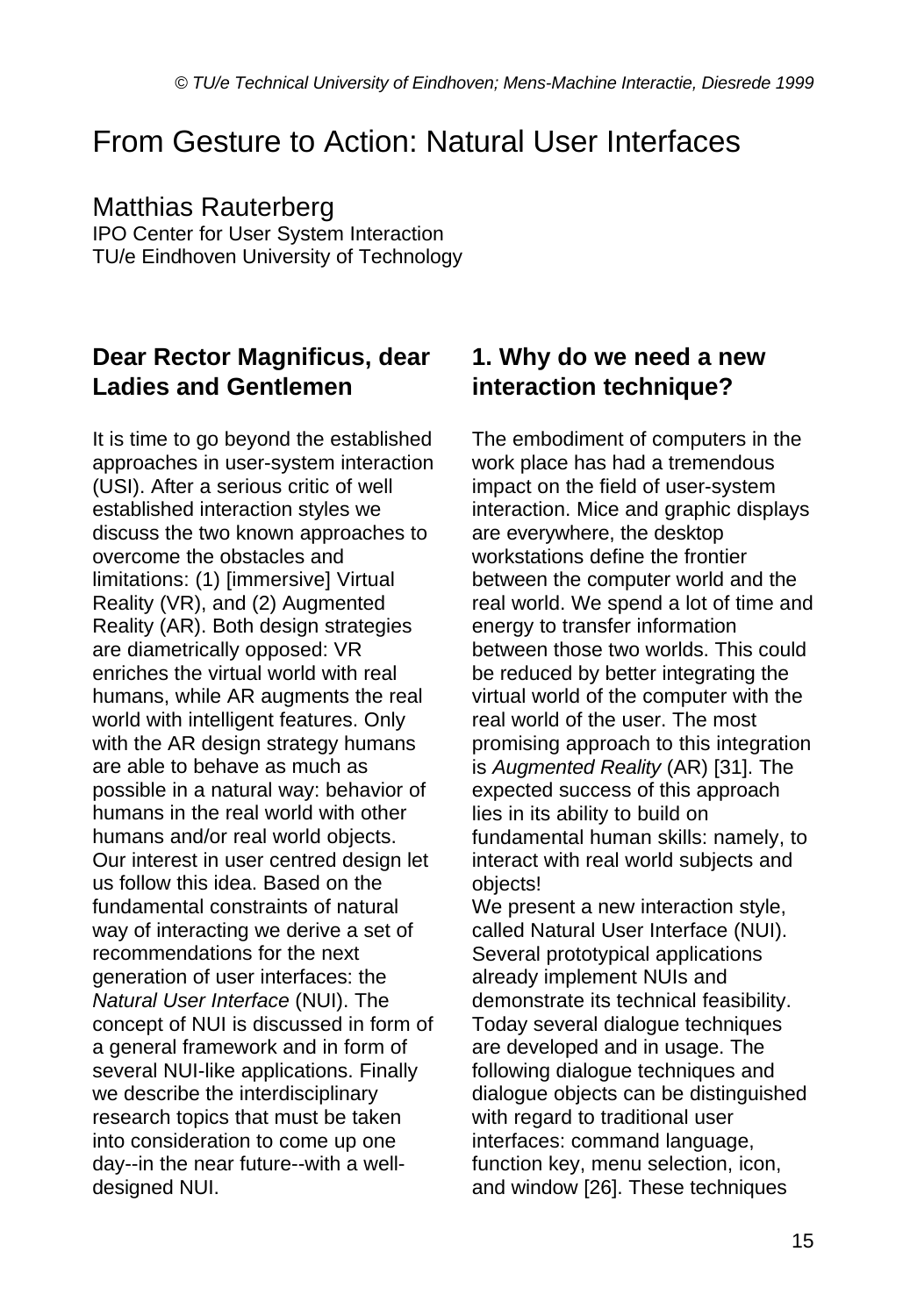can be summarised into three different *interaction styles:*

- *Command language:* This interaction style (including action codes and softkeys) is one of the oldest way of interacting with a computer. *Pros*: In the command mode the user has a maximum of direct access to all available functions and operations. *Cons*: The user has no permanent feedback of all actual available function points.
- *Menu selection:* This includes rigid menu structures, pop-up and pulldown menus, form fill-in, etc. This interaction style became technically possible only with those terminals which, essentially, can reproduce only the ASCII character set. With this type of interaction style function keys are often used in addition to manage the dialogue. Pros: All available functions are represented by visible interaction points. Cons: Finding a function point in deeper menu hierarchies is cumbersome.
- *Direct manipulation*: This type of interaction style did not spread until bit mapped graphic displays came on the market; the development of this interaction style was based on the desktop metaphor which assumes that by depicting the work environment (i.e. of the desk: files, waste-paper basket, etc.) as realistically as possible on the user interface, it would be particularly easy for the user to adjust to the virtual world of electronic objects. Pros: All functions are continuously

represented by visible interaction points (e.g. mouse sensitive areas, etc.). The activation of intended functions can be achieved by directly pointing to their visible representations. Cons: Direct manipulation interfaces have difficulty handling variables, or distinguishing the depiction of an individual element from a representation of a set or class of elements.

In all these traditional interaction styles the user can not mix real world objects with virtual objects in the *same* interface space. They also do not take into considerations the enormous potential of human hands to interact with real and virtual world objects. This aspect was one of the basic ideas to develop data gloves and data suits for interactions in a virtual reality system (VR). The other basic idea, to realise a VR system, was the 3D output capabilities in the usage of head mounted displays. However, in VR systems several serious problems are inherently present; they are:

- The lack of tactile and touch information and consequently the mismatch with the proprioceptive feedback.
- The lack of information for depth perception, since visual displays generate 2D data. Many informational concepts are generating possibilities to reconstruct 3D pictures from these 2D data.
- There is always a time delay in the user-computer control loop, which may yield severe problems with reference to the perceptual stability of the vestibular apparatus in the ear.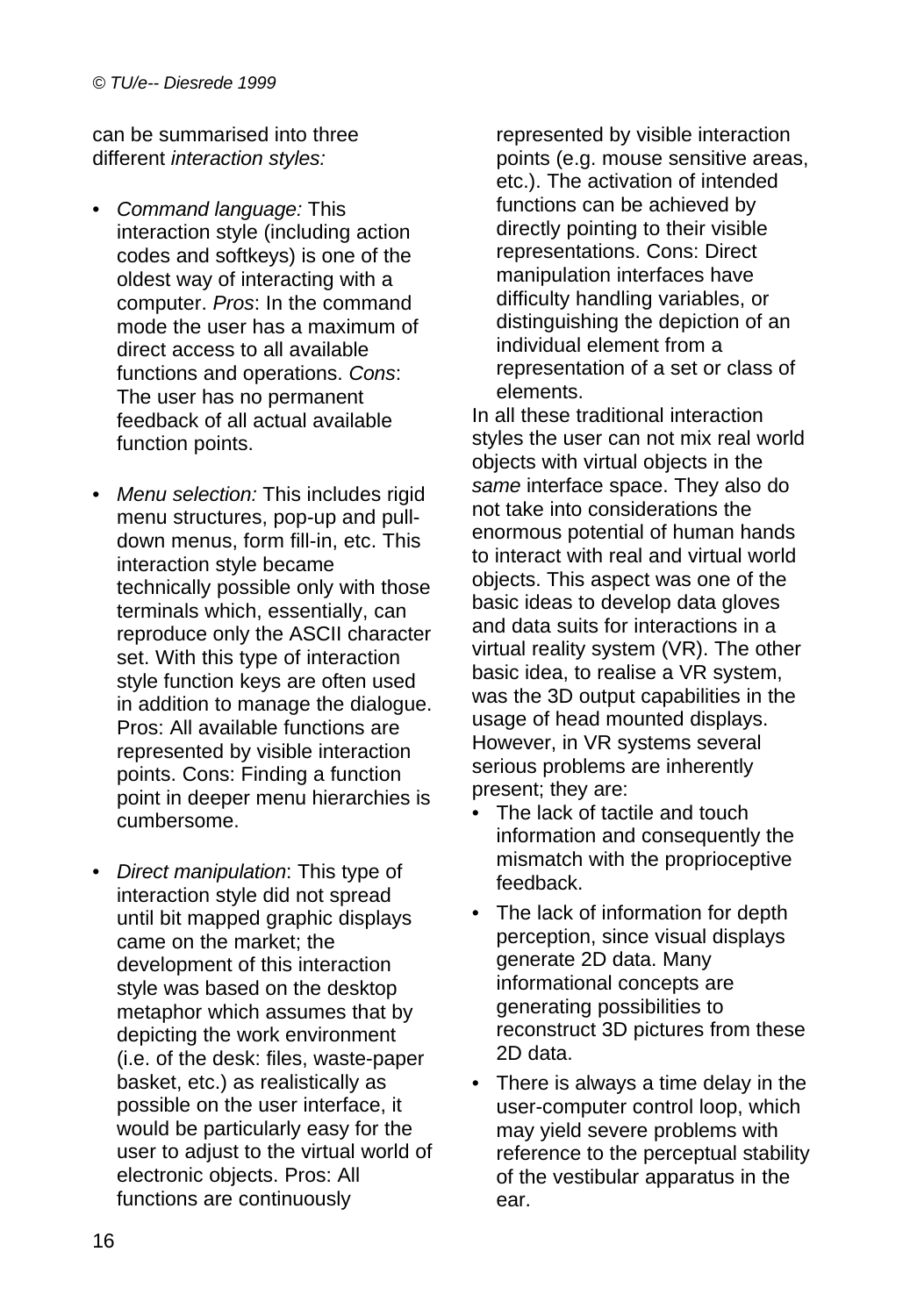• The strong influence of continuous communication--based on a shared social space--on social interaction is of paramount importance. Not only the shared sound space, but also the shared social nearness--in the real world--influences the human to human interaction [21]

The general advantage and disadvantage of immersive VR are the necessity to put the user into a complete modelled virtual world. This concept of immersing the user in the computer's world ignores the on-going process of interacting with the real world. In the same interface space the mixing of real and virtual objects is not possible. But, humans are--most of their time--part of a real world and interact with real objects and other real humans.

## **2. Behavior in the real world**

Each interaction with real world objects is constrained by the laws of physics (e.g., matter, energy, mechanics, heat, light, electricity, sound, etc.). More or less in a similar way, each interaction with real world humans is based on social and cultural norms. Social communication is multifunctional: One communication act (e.g., a message) encloses simultaneously different perspectives (e.g., referential, emotive, conative, relational, metalinguistically). First, we describe necessary conditions for human to human communication. Second, we discuss aspects of human interactions with real world objects.

#### **Human-human communication:**

One fundamental distinction was made by Watzlawick et al. [30]: Each human-human communication act has a *content* and a *relationship* part! Most of all existing technical information systems are dominated by the content part. The relationship part can be interpreted as a *metacontent level* to accompany or to control the content level of humanhuman communication (e.g., speech act).

Cassell and McNeill [4] discovered that in face-to-face communication (e.g., storytelling), the status of content level is often indexed nonverbally, and is observed most clearly in the concurrent spontaneous gestures of the speaker. In many ways gestures add another dimension to the speech act--certain aspects of events may only be conveyed in gesture and not in speech, or viceversa, or different aspects may be conveyed in each medium, giving the recipient a more complete view of the speaker's conception of the event. McNeill [19] identified four different types of nonfacial gesture associated with speech: (1.) *Iconics* depict by the form of the gesture some feature of the action or event being described; such as "he climbed up the pipe" accompanied by the hand rising upwards to show the path. (2.) *Metaphoric gestures*, which are also representational, but where the concept being depicted has no physical form. An example is "the meeting went on and on" accompanied by a hand indicating rolling motion. (3.) *Deictics*, which spatialize, or locate in the physical space in front of the narrator, aspects of the story being narrated; such as "Joe looked at Pattie, and Pattie looked back" accompanied by a hand pointing first to the left and then to the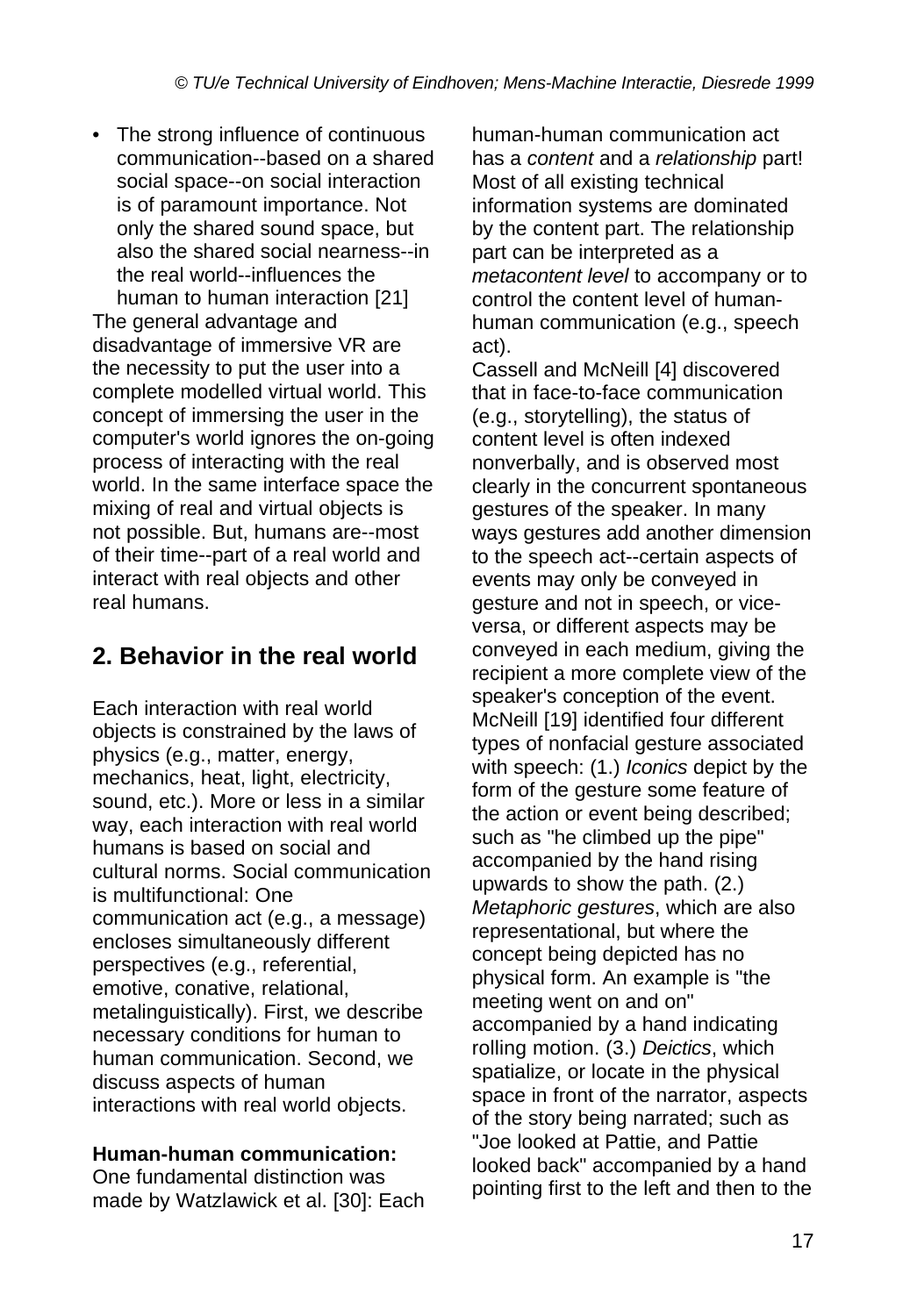right. (4.) *Beat gestures*, small batonlike movements that do not change in form with the content of the accompanying speech. They serve a pragmatic function, occurring with comments on one's own linguistic contribution, speech repairs and reported speech. An example is "she talked first, I mean second" accompanied by a hand flicking down and then up.

These four gesture types are found in every culture, but universal are the types, not the shapes. Metaphorics are especially diverse, probably because metaphors themselves vary so widely from one language or culture to another. When speakers of English tell a story, for instance, they often begin with a "conduit" gesture--a handing over of information in the form of a package. Chinese speakers are more likely to spread out their hands, palms down, as if laying out a landscape. Overall, this quartet of nonfacial gestures plays specific roles with respect to the content level of the discourse they accompany. Iconic gestures occur at the content or narrative level, metaphoric and deictic gestures at the content and metacontent levels, and beat gestures only at the metacontent level. Most nonverbal gestures (including facial expressions) are the essence of the nonverbal communication part. The content level of each verbal communication (spoken or written) transports facts, statements, messages and arguments (the *rational* part). The metacontent level refers to the semantic of gestures, body language, facial expressions and feeling aspects (the *emotional* part). The emotional aspects are often neglected and the rational aspects are overestimated. But, both levels are 'two sides of the same coin'! In human to human communication the best arguments can not be convincing, if the emotional level is lacking. This was one reason why internet users created smileys to improve their text based chatting sessions. Smileys are a form of emotional icons, the so-called *emoticons*. The empirical results of the study in [24] indicate that subjects using emoticons are more satisfied with the communication than those subjects not using emoticons. The outcomes of another empirical study showed the positive influence of emoticons on the quality of task results [22].

Additionally to the importance on nonfacial gestures we have to discuss the influence of facial expressions on human to human communication. The first concern of a review article of Fehr and Exlin [8] is with a conceptual orientation and it takes the view that humans' interaction is based "on an underlying shared code, the signs, symbols, or expressions of which have similar referents or meaning for code users" ([8], p. 228). The authors are aware of the problems attending the view of nonverbal behavior as embodying a set, or sets, of shared codes. They propose the position that the meaning of a nonverbal behavior derives, at least in part, from its use in one or more social contexts, its relation to those contexts and cultures of which they are part. Fehr and Exlin [8] discuss visual interaction, particularly in terms of research concerned with the activity of the eyes, the orienting movements of the head and body, and their

implications for the perceptions and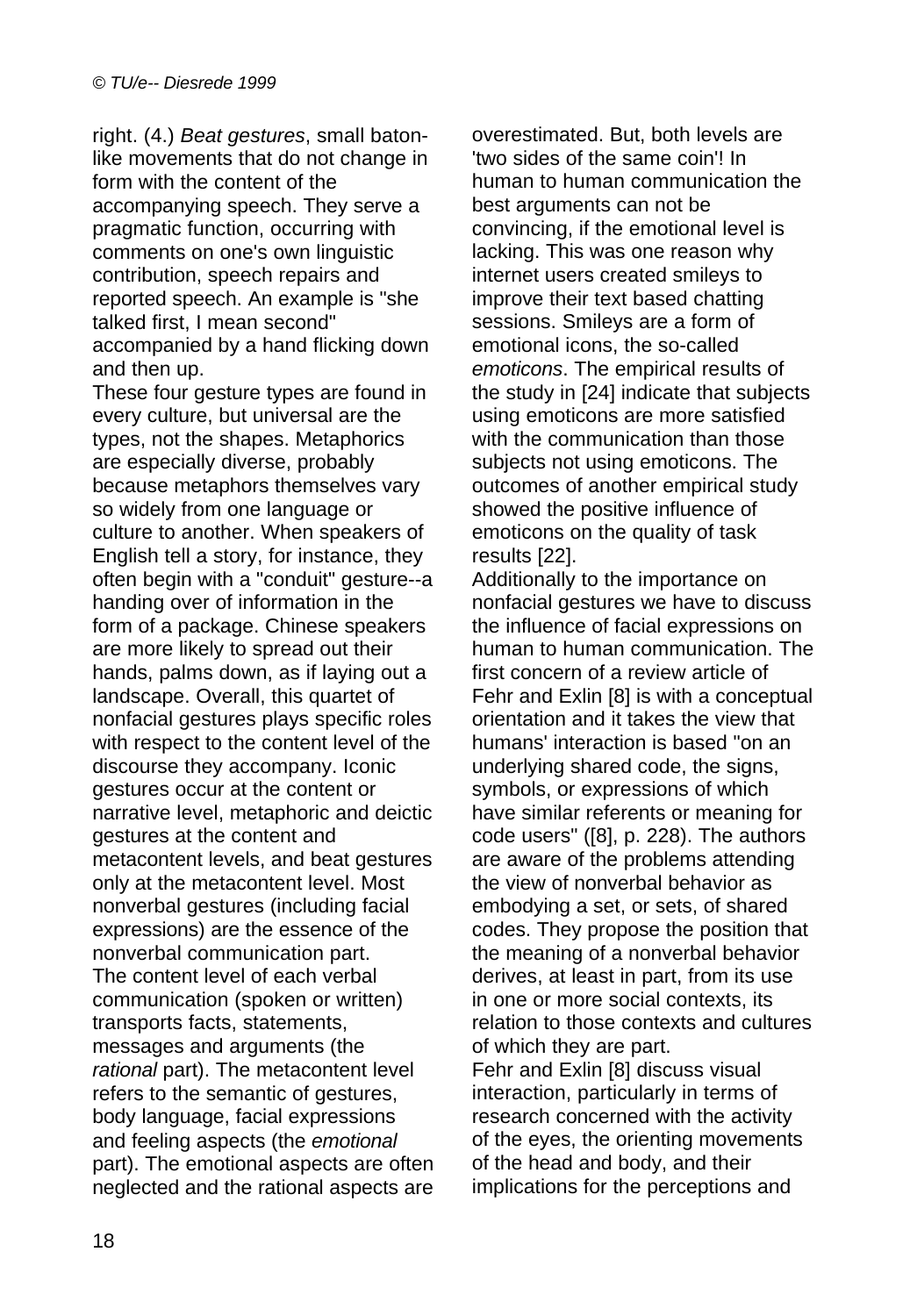behaviors of the interactants. The authors review studies that have to do with the occurrences of mutual gaze behavior and the functions it serves. Developmental differences in the use of, and response to, mutual gaze have been reported, as well as crosscultural differences (e.g., gender differences appear very early in life, and visual attention of children appears to reflect the social organisation of which they are a part). Fehr and Exlin [8] differentiate between (1) visual behavior in ongoing interaction, (2) gaze behavior to enduring characteristics of individuals, and (3) the relations of transient psychological states and cultural differences to gaze behavior. The most important results are: (1) visual attention plays an important and, at times, critical communicative role in interpersonal encounters; (2) the information communicated frequently can be 'understood' only in terms of the context within which it occurs and the expectations of the recipient. That it is so constrained, however, does not make it less potent in its influence upon the course of an interaction and its participants' interpretations of each other's contributions. Direct and indirect gazes help to structure and regulate an interaction both to the extent that they operate to organise the alternation of the speakers and to the degree to which they offer and/or permit approaches and withdrawals on the parts of the interactants. Visual attention serves not only to impart information, it serves also as an information-gathering strategy and, as such, appears to be particularly crucial during infancy. Gaze behavior also appears to reflect, somewhat

differently for males and females, the affective tone of an interaction (the *emotional* part). Finally, such behavior also appears to communicate certain personality characteristics of the participants in an interaction.

**Human-object interaction:** *Task related activities* can be discriminated into the following types: everyday skills of prehensile behavior, and other motor movements. The major classes of motor movements are: "(1) *Discrete movements* involve a single reaching movement to a stationary target, such as reaching for a control or pointing to a word on a computer screen; discrete movements can be made with or without visual control. (2) *Repetitive movements* involve a repetition of a single movement to a stationary target or targets. Examples include hammering a nail or tapping a cursor on a computer keyboard. (3) *Sequential movements* involve discrete movements to a number of stationary targets regularly or irregularly spaced. Examples include typewriting or reaching for parts in various stock bins. (4) *Continuous movements* involve movements that require muscular control adjustments of some degree during the movement, as in operating the steering wheel of a car or guiding a piece of wood through a band saw. (5) *Static positioning* consists of maintaining a specific position of a body member for a period of time. Strictly speaking, this is not a movement, but rather the absence of movement. Examples include holding a part in one hand while soldering, or holding a needle to thread it" ([25], p. 277). We are primarily interested in purposeful motor activities, those that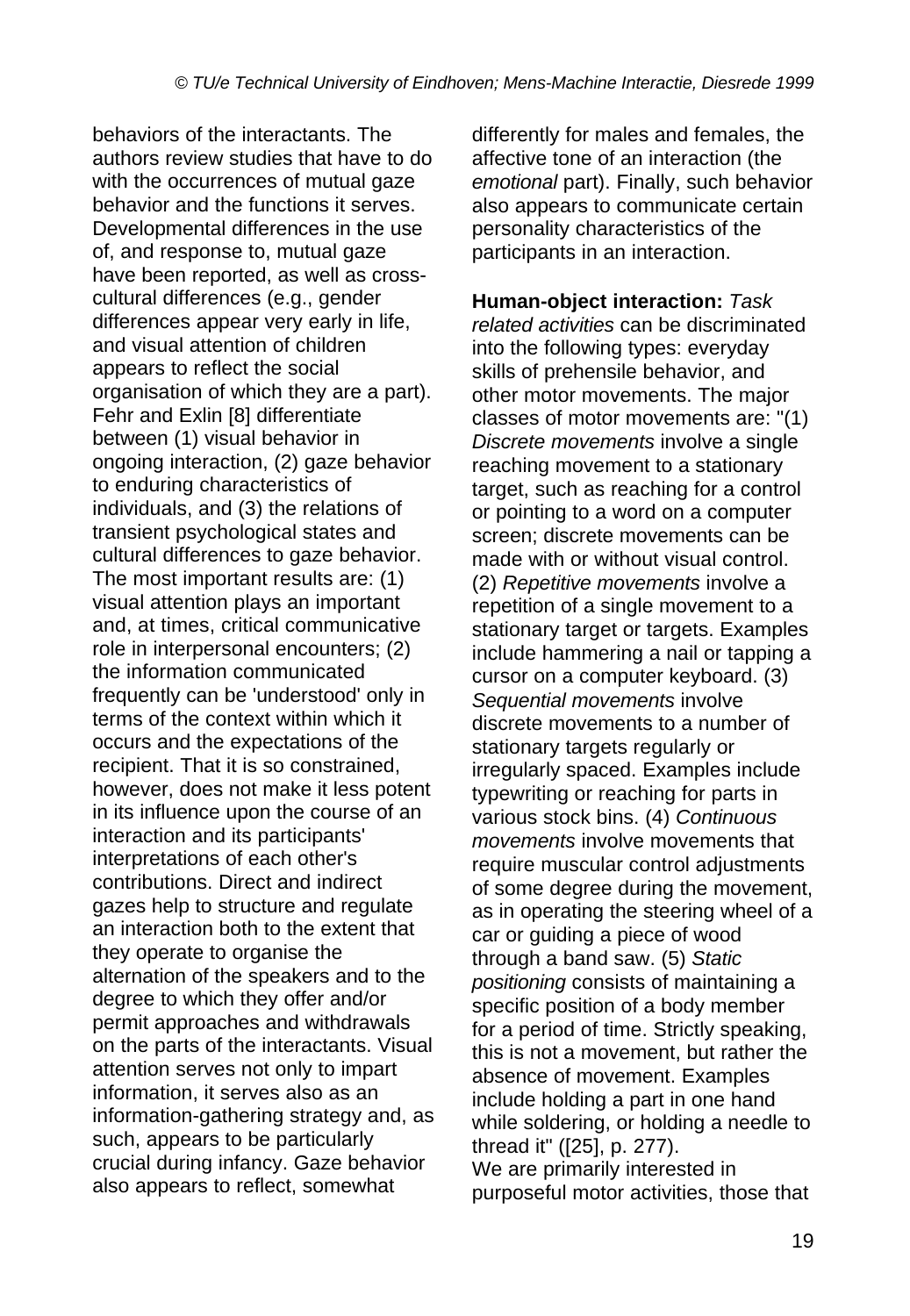are executed by a person to achieve some goal (in delimitation from erroneous or exploratory behavior). Actions (e.g., based on motor movements) are functionally and not anatomically or mechanically specific. The catching of a ball could be carried out by either the left or the right hand, the starting position of the approach and the catching position of the ball might change from one reach to the next, and not two reaching trajectories will look exactly the same. These movements are still classified as the same action, though, because they share the same function.

Following the argumentation of Fitzmaurice, Ishii and Buxton [10] a graspable user interface has the following advantages:

"• It encourages two handed interactions;

• shifts to more specialised, context sensitive input devices;

• allows for more parallel input specification by the user, …

• leverages off of our well developed skills … for physical object manipulations;

• externalises traditionally internal computer representations;

• facilitates interactions by making interface elements more 'direct' and more 'manipulable' by using physical artifacts; …

• affords multi-person, collaborative use" ([10] p.443).

Summarising the above discussed results of real world behavior we can conclude the following design recommendations: (1) Each human to human communication consists of a *rational part* and an *emotional part*; both aspects must be integrated. (2) The distinction between content and metacontent level of communication

leads to the separation of *working area* and *communication area*. (3) To empower the human to computer interaction the user must be able to behave in a *natural way*: bring into action all of his or her body parts (e.g., hands, arms, face, head, voice, etc.). To interpret all of these expressions in an automated way, we need very powerful and intelligent pattern recognition techniques.

#### **3. A framework for Natural User Interfaces (NUI)**

Augmented Reality (AR) recognises that people are used to the real world and that the real world cannot be reproduced completely and accurately enough on a computer. AR builds on the real world by augmenting it with computational capabilities. AR is the general design strategy behind "Natural User Interfaces" (NUI). A system with a NUI supports the mix of real and virtual objects. As input it recognises (visually, acoustically or with other sensors) and understands physical objects and humans acting in a natural way (e.g., speech input, hand writing, etc.). Its output is based on pattern projection such as video projection, holography, speech synthesis or 3D audio patterns. A necessary condition in our definition of a NUI is that it allows interreferential I/O [9], i.e. that the same modality is used for input and output. For example, a projected item can be referred directly by the user for his or her nonverbal input behavior. The spatial position of the user is monitored by two cameras. This also creates a stereoscopic picture for potential video conference partners. Speech and sound are recorded by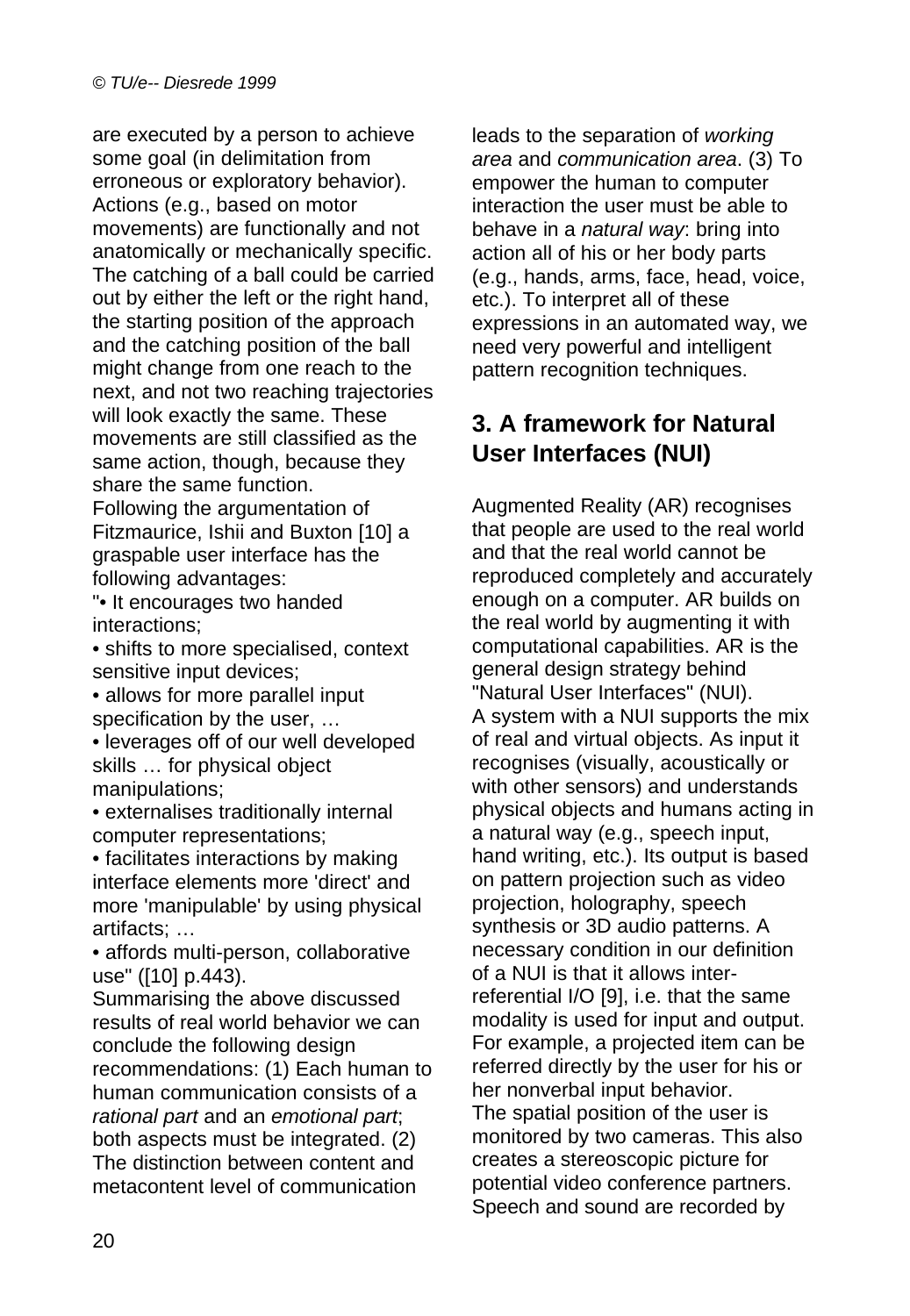several microphones, again allowing the system to maintain it's internal 3D model of the user. A third close-up camera on the top, records permanently the content state of the users work taking place on the horizontal working area. There, virtual and physical objects are fully integrated.

This set-up of several parallel input channels allows to show multiple views to remote communication partners, such as a (3D) face view and a view of shared work objects. Multimedia output is provided through the vertical communication area display, the projection device from the top down to the working area and through the four loudspeakers, producing a spatial impression on the user. Free space in the communication area can be used for (content) work, too. Of course, traditional input and output devices still can be used in addition. As required by Tognazzini [28], NUIs are multimodal and therefore allow users to choose for every action the appropriate and individually preferred interaction style.

Since human beings manipulate objects in the physical world most often and most naturally with hands, there is a desire to apply these skills to user-system interaction. In fact, NUIs allow the user to interact with real and virtual objects on the working area in a--literally--direct manipulative way! The working area is primarily horizontal, so that user can put real objects on the surface. Users get the feedback of the state of manipulated objects exactly at the same place where they manipulate these objects: perception space and action space coincide!

#### **4. 'NUI'-like applications**

There exist already several applications realising different NUIlike systems. These prototypes are: • *DigitalDesk*: Wellner developed the first DigitalDesk [32]. It is based around an ordinary desk and can be used as such, but has extra capabilities. A video camera is mounted above the desk, pointing down at the work surface. The camera's output is fed through a pattern recognition system that can detect where the user is pointing and it can read documents that are placed on the desk. A computer-driven projector as an output device is also mounted above the desk, allowing the system to project electronic objects onto the work surface and onto real paper documents (something that can not be done with flat display panels or rear-projection).

• *Mosaic* [17]: This application is based on the DigitalDesk. Mosaic addresses the problem of extending paper along the temporal dimensions. Mosaic provides an interface that combines the benefits of paper storyboards with computer-controlled video.

• *Ariel* [18]: The research team of Mackay explored new ways of supporting engineers with a NUIbased system. They analysed the task of engineers constructing the world's longest suspension bridge in Denmark. In practice, engineers often work with physical paper copies of CAD-constructed engineering drawings. To update manually added annotations in the on-line version and to support communicating such information between engineers, physical drawings have been enriched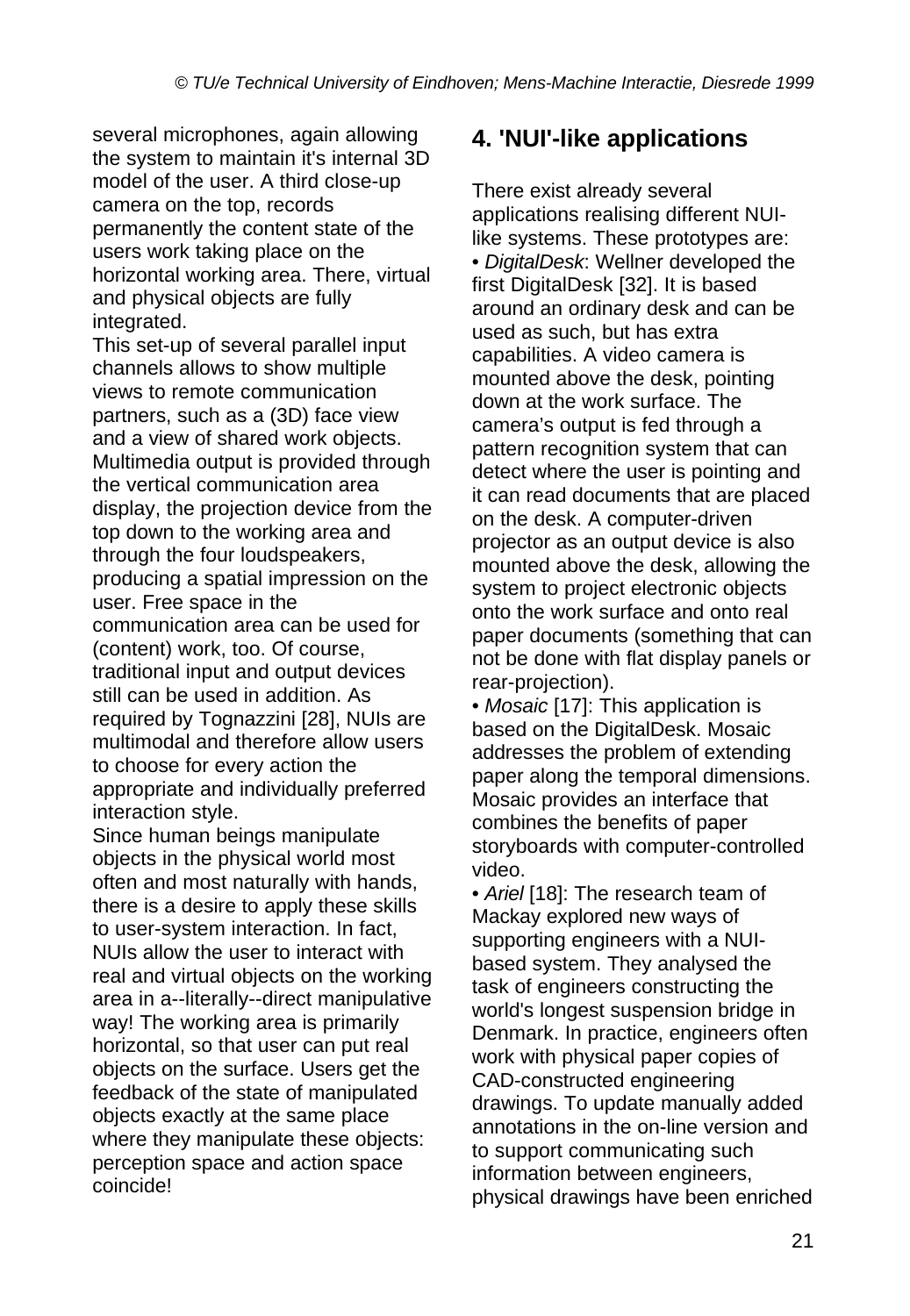with a digital media space. An engineer's personalised paper drawing becomes the interface to the computer system.

• *PlayingDesk* [22]: Rauterberg et al. realised a game to be played on a projected virtual playing field with *real* chips. First, the player puts a real black chip on a field. The system recognises the position, calculates the position of its next move and marks that field with a virtually projected red chip. In a field trial (during a 5-day fair) we had installed 4 stations, each offering the same game with a different user interface style (command interface, mouse-based GUI, GUI with touchscreen and the PlayingDesk/NUI). More than 8000 users played a game against one of our computers. We found a significant higher chance for the users to win if they played with the well-known game board (NUI, PlayingDesk) while the chance to win was smaller if they played at one of the other three stations with conventional user interfaces.

• *DoubleDigitalDesk* [33]: The DoubleDigitalDesk, an extended version of the DigitalDesk, makes it possible to share real paper documents. It allows both users in two separate locations to "share" their physical desks, for seeing, editing and writing on each other's paper documents.

• *InteractiveDesk* [2]: A computer image is displayed on the desk with an additional pen-input facility and an ordinary upright display with a keyboard, thus integrating conventional office systems and an augmented reality system. The prototype assists users in switching input method (based on location of

the keyboard) and retrieving files using real objects.

• *BrightBoard* [27]: The BrightBoard concentrates on using video input to control a computer system. A camera records commands on a whiteboard, flip-chart or even a sheet of paper. Feedback is provided acoustically by sound or by a speech synthesiser. Though the BrightBoard is implemented based on the ideas of augmented reality, it is *not* a NUI in the definition given at the beginning of the previous section, since it does not support inter-referential I/O. The output is acoustical and the input is visual. The user has to learn a lot of commands (written on the board by hand) to control the system in the manner that is typical for a command user interface.

*Build-It* [23]:BUILD-IT is a planning tool based on computer vision technology, supporting complex planning and composition tasks. The system enables users, grouped around a table, to interact in a virtual scene, using real bricks to select and manipulate objects in the projected output space on the table. The objects can be created, positioned, rotated and fixed by simple brick manipulations. To support bi-manual interaction and multi-user operations, the system features multi-brick interaction.

In all presented NUI-based applications the computer identifies the user's commands by video-based pattern recognition and executes the appropriate actions by projecting its output back into the same working area.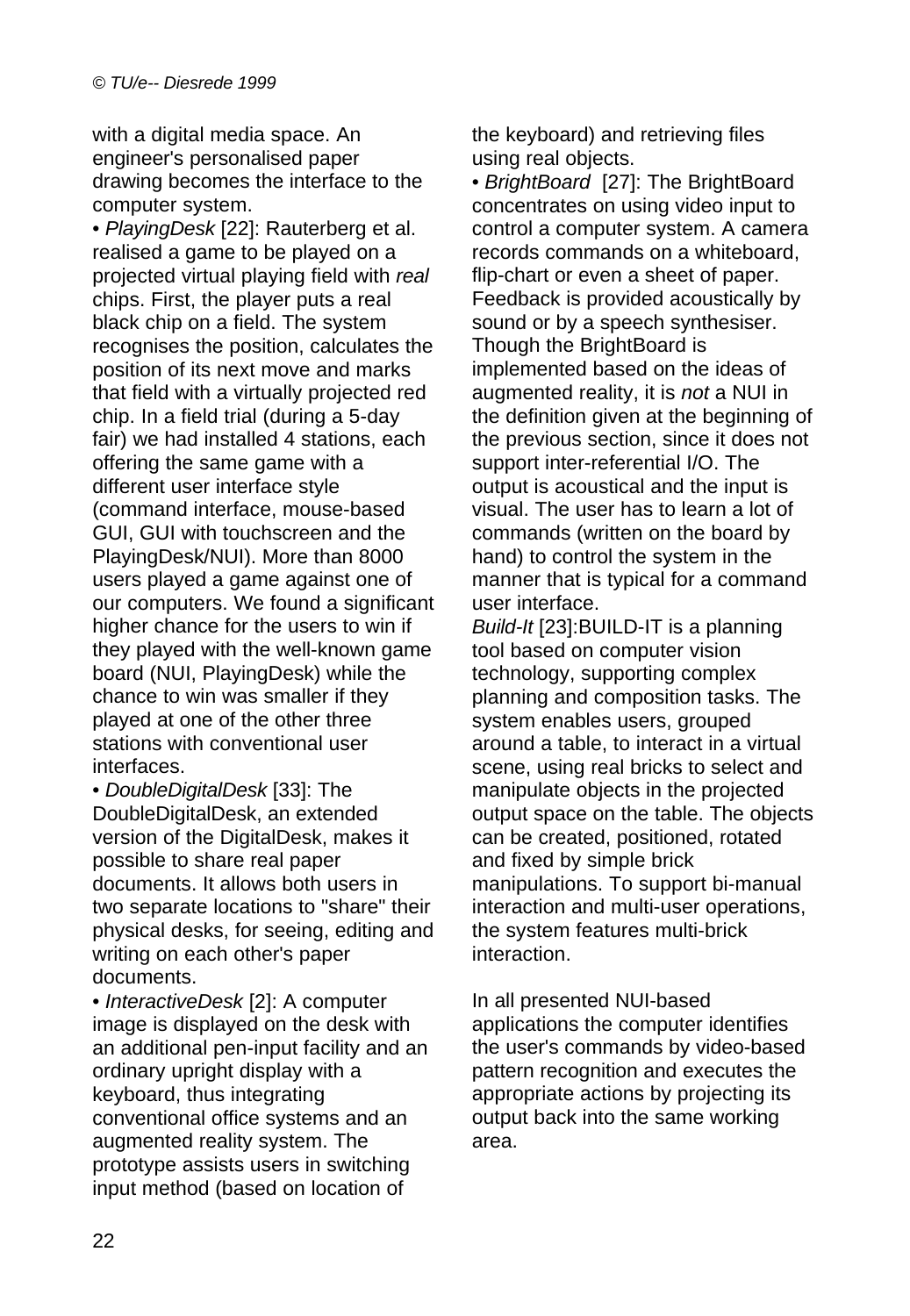### **5. NUI-related technical research areas**

To realise a NUI, input and output have to be supported by pattern recognition techniques. The user interacts in his natural environment with real or virtual objects. The system captures the scene and processes the image to recognise (in the context) meaningful objects. This could be (1) information on a piece of paper or a whiteboard, it may be (2) a human-being acting on the scene, it could be (3) any flat or 3D object, or it can be (4) a digital object projected into the scene. Therefore, efficient and robust algorithms are required from the following research areas:

- 2D and 3D [15] [29] object recognition,
- pattern recognition [5],
- scanning and optical character recognition [11],
- gesture recognition [12],
- voice [6] [35] and sound recognition [14],
- image understanding [7].

Is has to be determined which images are relevant and when the system has to take an action. E.g., if the user is moving his finger over a document to point on a particular word, and the system takes several images, how does it know on which image the user is arrived at his final position? On the output side the following fields are involved:

- 2D projection,
- 3D projection [3] [13],
- 3D audio rendering [34],
- speech [1] and sound [20] synthesis.

2D projection is a well-settled discipline, used in everyday situations, such as slide projection, TV projection, etc. 3D projection is still a research issue. Promising approaches are digital holography [16] and volumetric display systems [3]. The real-time integration of a 3Dobject into a filmed (live) scene is described by Kansy et al. [13].

## **6. Conclusion**

We have shown that Natural User Interfaces (NUI) have many advantages over traditional interaction styles and [immersive] VR. Especially aspects of nonverbal communication between humans and capturing taskrelated activities (motor movements, voice and sound) are emphasised. Technology is already ripe enough that many research prototypes can show the feasibility of particular components of NUIs. Calling for multi-disciplinary research, we identified several domains we consider as key technologies to attack the remaining technical problems, which are mainly pattern recognition and projection. Providing people with support for their real-world tasks, NUIs open a wide new design space for the next generation of USI technology.

## **7. References**

- [1] Allen J, Hunnicutt S, Klatt D: From text to speech - the MITalk system. Cambridge Univ. Press, 1987.
- [2] Arai T, Machii K, Kuzunuki S, Shojima H: InteractiveDESK: A Computer-augmented Desk Which Responds to Operations on Real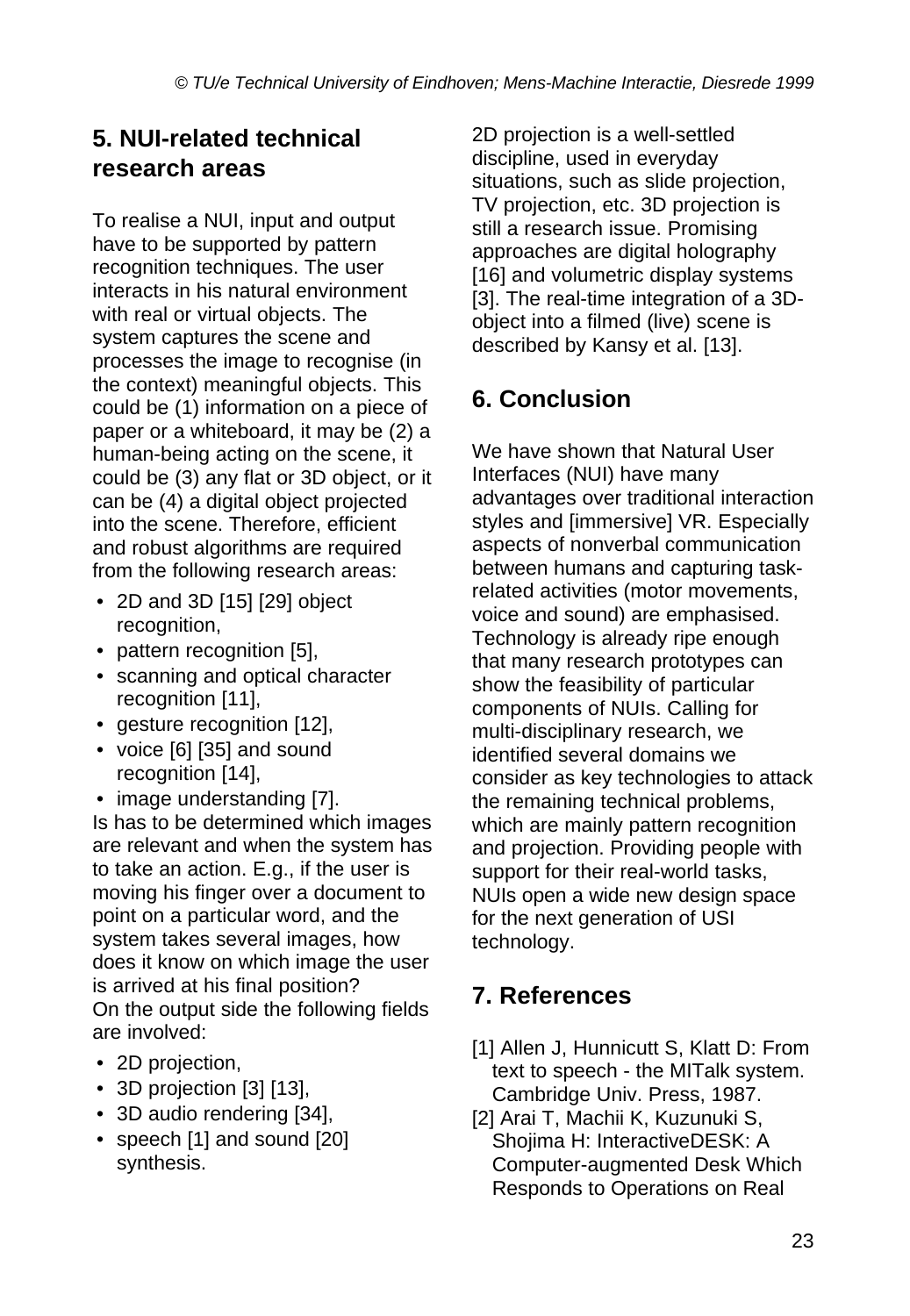Objects. In *Proc. of the CHI ´95 Companion*, 1995, pp. 141-142.

- [3] Blundell B, Schwarz A, Horrell D; Volumetric Three-dimensional Display Systems: Their Past, Present and Future. *Engineering Science and Education Journal*, October 1993, pp. 196-200.
- [4] Cassell J, McNeill, D: Gesture and Ground. In *Proc. of the 16th AnnualMeeting of the Berkeley Linguistics Society, BLS* 16, 1990, pp. 57-68.
- [5] Chandrasekaran V, Palaniswami M, Caelli T: Pattern Recognition by Topology Free Spatio-Temporal Feature Map. In *Proc. of IEEE Intern. Conf. on Systems, Man and Cybernetics*, 1995, pp. 1136-1141.
- [6] Cohen P, Oviatt S: The role of voice input for human-machine communication. *Proc. Natl. Acad. Sci. USA,* 92(22), 1995, pp. 9921- 9927
- [7] Covell M: Autocorrespondence: Feature-based Match Estimation and Image Metamorphosis. In *Proc. of IEEE Intern. Conf. on Systems, Man and Cybernetics*, 1995, pp. 2736-2741.
- [8] Fehr B, Exline R: Social visual interaction: a conceptual and literature review. In *Nonverbal behavior and communication* (A. Siegman & S. Feldstein, eds.), Lawrence Erlbaum, 1987, pp. 225- 326.
- [9] Draper S: Display Managers as the Basis for User-Machine Communication. In Norman D, Draper S (eds.) *User Centered System Design*. Lawrence Erlbaum, 1986, pp. 339-352.
- [10] Fitzmaurice G, Ishii H, Buxton W: Bricks: Laying the Foundations for

Graspable User Interfaces. In *Proc. of the CHI ´95*, 1995, pp. 442-449.

- [11] Govindaraju V, Srihari S: System for Reading Handwritten Documents. In *Proc. of IEEE Intern. Conf. on Systems, Man and Cybernetics*, 1995, pp. 2347-2352.
- [12] Kämmerer B, Maggioni C: GestureComputer - Research and Practice. In *Proc. of 4th Intern. Conf. INTERFACE to Real & Virtual Worlds*, 1995, pp.251-260.
- [13] Kansy K, Berlage T, Schmitgen G, Wisskirchen P: Real-Time Integration of Synthetic Computer Graphics into Live Video Scenes. In *Proc. of 4th Intern. Conference INTERFACE to Real & Virtual Worlds*, 1995, pp. 93-101.
- [14] Kramer G (ed.): Auditory Display: Sonification, Audification and Auditory Interfaces. *SFI Studies in the Sciences of Complexity, Proc. Vol. XVIII*, Addison-Wesley, 1994.
- [15] Liu R, Durdle N, Peterson A: Three Dimensional Reconstruction of Trunk Surface Using Structured Light. In *Proc. of IEEE Intern. Conf. on Systems, Man and Cybernetics*, 1995, pp. 1085-1090.
- [16] Lucente M, Galyean T: Rendering Interactive Holographic Images. In *Proc. of SIGGRAPH'95*, 1995, pp. 387-394.
- [17] Mackay W, Velay G, Carter K, Ma C, Pagani D: Augmented Reality - Adding Computational Dimensions to Paper. *Communications of the ACM*, 36(7), 1993, pp. 96-97.
- [18] Mackay W, Pagani D, Faber L, Inwood B, Launiainen L, Brenta L, Pouzol V: Ariel: Augmenting Paper Engineering Drawings. In *Proc. of the CHI ´95 Companion*, 1995, pp. 421-422.